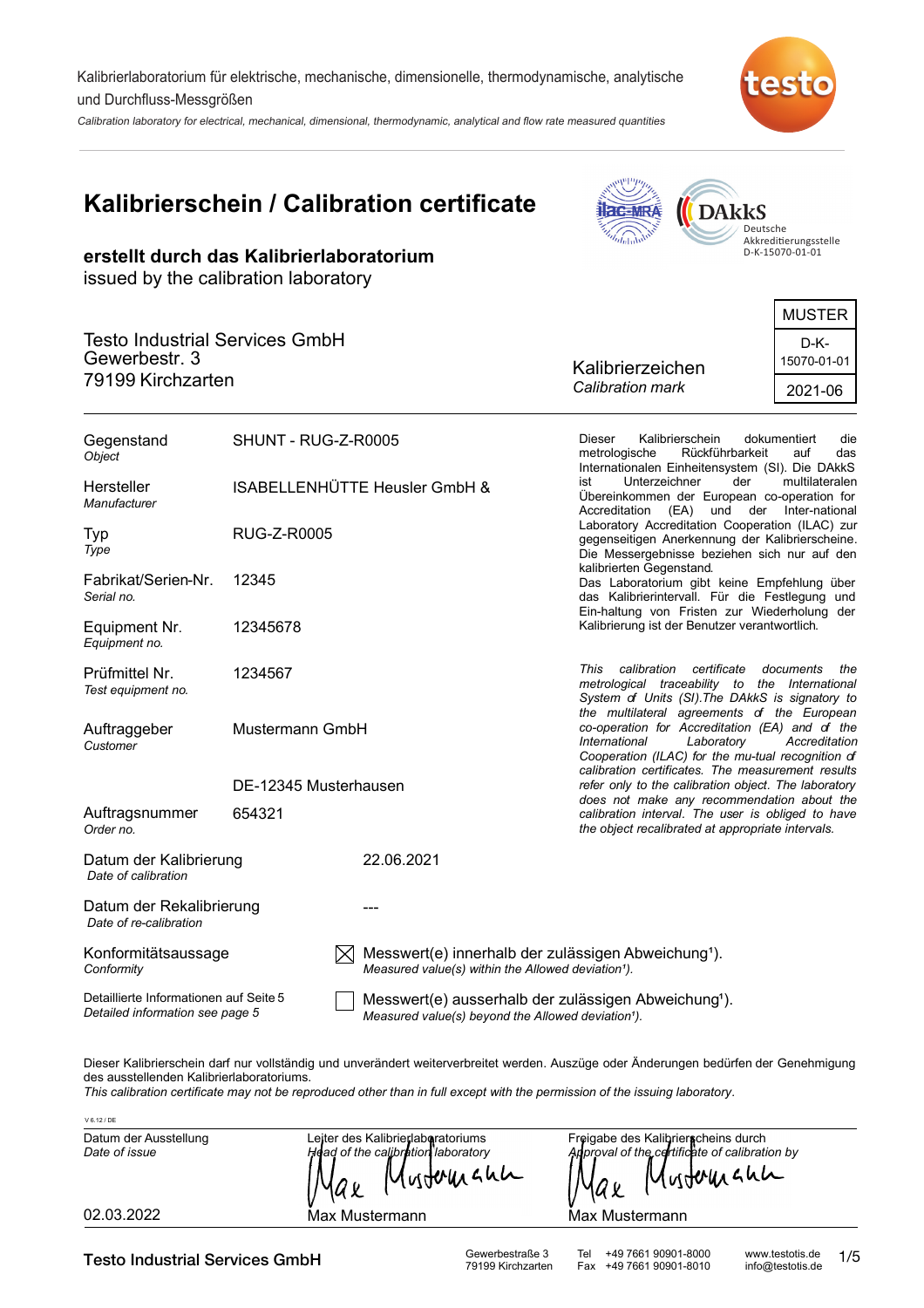# Kalibrierschein vom Calibration certificate dated 02.03.2022

| MUSTER              |
|---------------------|
| D-K-<br>15070-01-01 |
| 2021-06             |

| <b>Kalibriergegenstand (KG)</b> Calibration object |                     |  |  |  |
|----------------------------------------------------|---------------------|--|--|--|
| <b>Gegenstand Object</b>                           | SHUNT - RUG-Z-R0005 |  |  |  |
| <b>Inventar Nr. Inventory no.</b>                  | 123456              |  |  |  |
| <b>Standort</b> Location                           |                     |  |  |  |

### **Kalibrierverfahren** Calibration procedure

Die Kalibrierung erfolgt nach Kalibrieranweisung 4\_AA\_00190\_DE - in Abstimmung nach VDI/VDE/DGQ/DKD 2622 The calibration is performed according to the 4\_AA\_00190\_DE procedure- in accordance with VDI/VDE/DGQ/DKD 2622

Verwendete Kalibrierprozedur Used calibration procedure

F:Shuntmessplatz:8508 / Rev.:1.1

# **Umgebungsbedingungen** Ambient conditions

| <b>Temperatur</b> Temperature                 | $(23 \pm 1) °C$ |
|-----------------------------------------------|-----------------|
| <b>Relative Luftfeuchte Relative humidity</b> | (2070) %        |

# **Messeinrichtungen** Measuring equipment

| Referenz<br>Reference      | Rückführung<br>Traceabilitv | Rekal.<br>Next cal. | Zertifikats Nr.<br>Certificate-no. | Eq.-Nr.<br>EQ-no. |
|----------------------------|-----------------------------|---------------------|------------------------------------|-------------------|
| Power Supply SM 15-100 S46 | 15070-01-01                 | 2021-08             | Hilfsmittel                        | 11744094          |
| Reference Multimeter 8508A | 15070-01-01                 | 2021-07             | E157185                            | 13223014          |
| DC-Shunt 1282              | 15070-01-01                 | 2021-09             | E161967                            | 14290444          |

Referenzzertifikate sind auf www.primasonline.com abrufbar Reference certificates are available at www.primasonline.com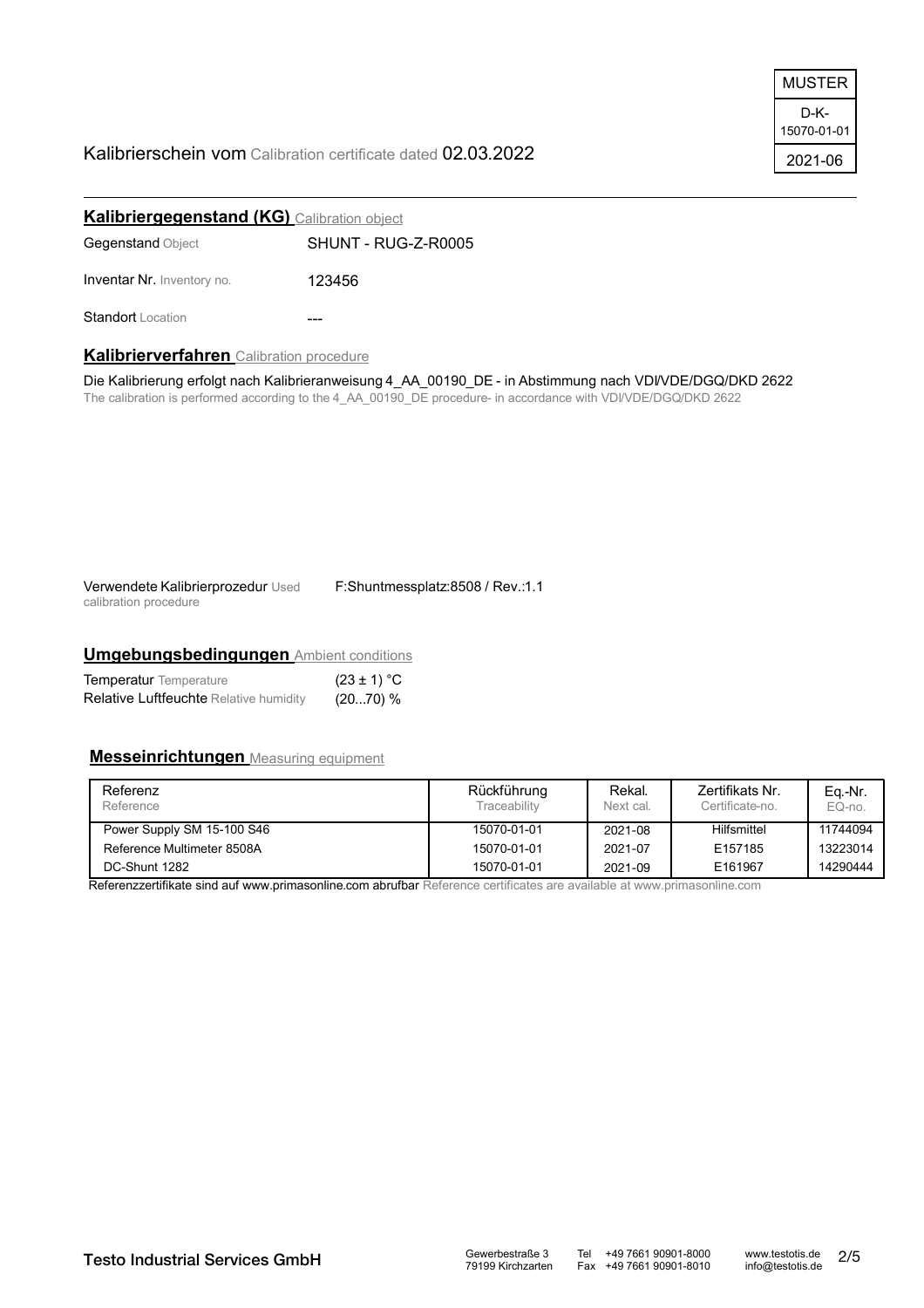D-K-2021-06 15070-01-01 MUSTER

# Kalibrierschein vom Calibration certificate dated 02.03.2022

| Bereich<br>Range | Referenzwert<br>(Normal)<br>Reference value            | Messbedingung<br>Measuring<br>condition | Angezeigter Wert<br>KG<br>Indicated value<br>UUT     | Zulässige<br>Abweichung<br>Allowed<br>deviation | Messunsicher-<br>heit $(k=2)$<br>Measuring<br>uncertainty $(k=2)$ | Ausnutzung der zul.<br>Abw. in %<br>Utilization of<br>allowed dev. % | $-100%$ | Diagramm<br>Diagram | $+100%$ |
|------------------|--------------------------------------------------------|-----------------------------------------|------------------------------------------------------|-------------------------------------------------|-------------------------------------------------------------------|----------------------------------------------------------------------|---------|---------------------|---------|
|                  |                                                        |                                         | Ο                                                    |                                                 |                                                                   |                                                                      |         |                     |         |
|                  | Gleichstromstärke DC current                           |                                         |                                                      |                                                 |                                                                   |                                                                      |         |                     |         |
| 50 mV / 100 A    |                                                        |                                         |                                                      |                                                 |                                                                   |                                                                      |         |                     |         |
|                  | Nennwert 0.5 mOhm, Klasse 0.1 %                        |                                         |                                                      |                                                 |                                                                   |                                                                      |         |                     |         |
|                  | 10.000000 A                                            |                                         | 9.99993A                                             | ±0.01A                                          | $29 \cdot 10^{-6}$                                                | 1%                                                                   | pass    |                     |         |
|                  | 100.0000 A                                             |                                         | 100.008A                                             | ±0.1A                                           | $29 \cdot 10^{-6}$                                                | 8%                                                                   | pass    |                     |         |
|                  | Zur reproduzierbaren Berücksichtigung der Eigenerwär-  |                                         |                                                      |                                                 |                                                                   |                                                                      |         |                     |         |
|                  |                                                        |                                         | mung des Messsystems wurden die Messwerte nach einer |                                                 |                                                                   |                                                                      |         |                     |         |
|                  | Einlaufzeit aufgenommen, als eine Streuungsschwelle    |                                         |                                                      |                                                 |                                                                   |                                                                      |         |                     |         |
|                  | von 33 ppm unterschritten wurde.                       |                                         |                                                      |                                                 |                                                                   |                                                                      |         |                     |         |
|                  | Die Einlaufzeit betrug mindestens 314 s.               |                                         |                                                      |                                                 |                                                                   |                                                                      |         |                     |         |
|                  | Ein Messwert wird durch den Mittelwert aus einer Mess- |                                         |                                                      |                                                 |                                                                   |                                                                      |         |                     |         |
|                  | reihe von 20 Einzelmessungen repräsentiert. Die Mess-  |                                         |                                                      |                                                 |                                                                   |                                                                      |         |                     |         |
|                  | zeit für eine Messreihe betrug maximal 474 s.          |                                         |                                                      |                                                 |                                                                   |                                                                      |         |                     |         |

## **Messunsicherheit** Measuring uncertainty

Angegeben ist die erweiterte Messunsicherheit, die sich aus der Standardmessunsicherheit durch Multiplikation mit dem Erweiterungsfaktor *k* = 2 ergibt. Sie wurde gemäß EA-4/02 M: 2013 ermittelt. Der Wert der Messgröße liegt mit einer Wahrscheinlichkeit von etwa 95 % im zugeordneten Werteintervall. Ein Anteil für die Langzeit-Instabilität ist nicht enthalten. Die dimensionslosen Anteile der Messunsicherheit sind als relative Messunsicherheiten bezogen auf den Messwert zu verstehen.

The expanded uncertainty of measurement corresponding to the measurement results is stated as the standard uncertainty of measurement multiplied by the coverage factor *k* = 2. This was determined in accordance with EA-4/02 M: 2013. Usually the true value is located in the corresponding interval with a probability of approximately 95%. The non-dimensional fractions of the measuring uncertainty are relative values in relation to the indicated value.

## **Bemerkungen** Special remarks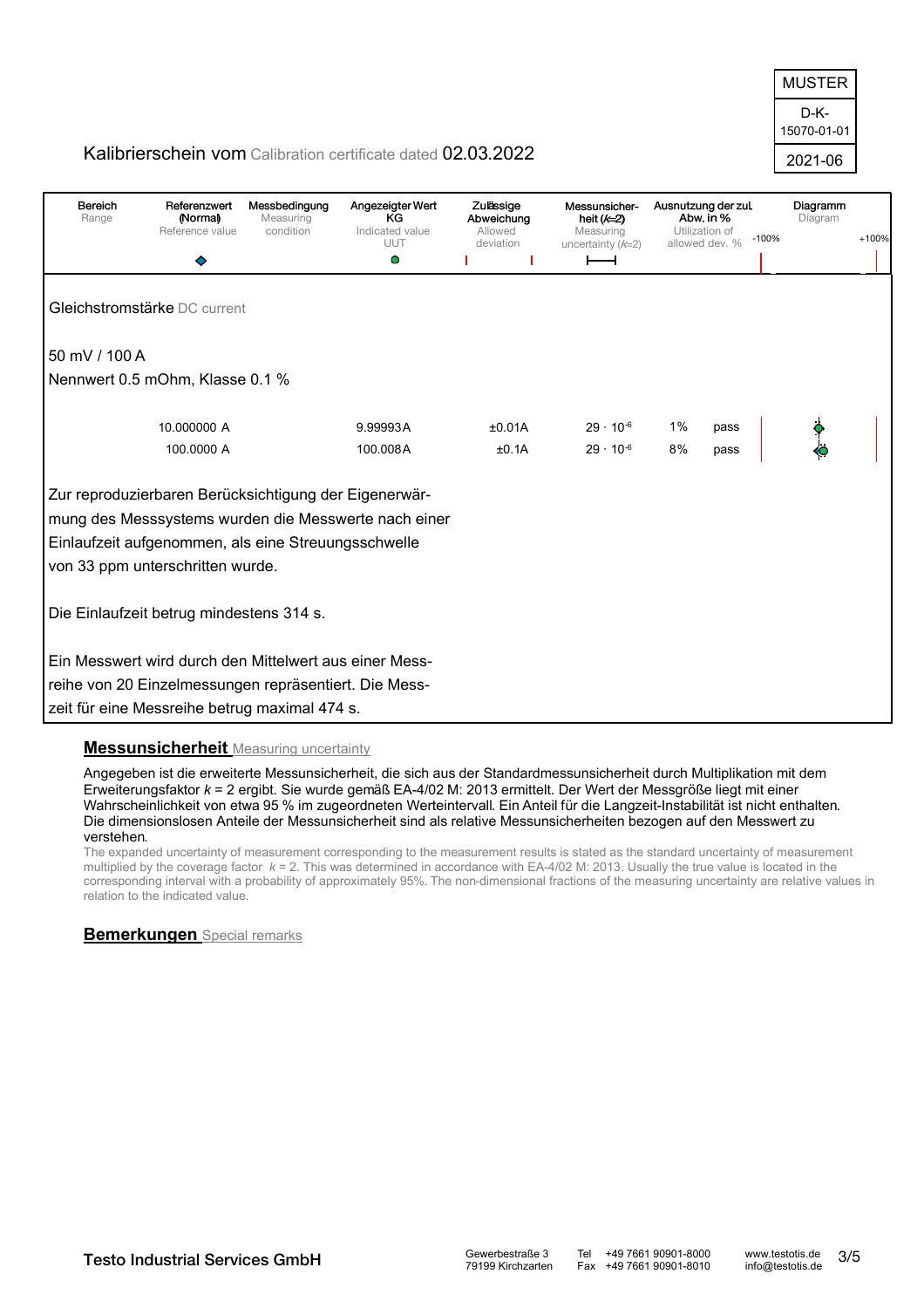| MUSTER              |
|---------------------|
| D-K-<br>15070-01-01 |
| 2021-06             |

Kalibrierschein vom Calibration certificate dated 02.03.2022



# **Graphische Zusammenfassung** Graphical summary

Testo Industrial Services GmbH Gewerbestraße 3 Tel +49 7661 90901-8000 www.testotis.de<br>
79199 Kirchzarten Fax +49 7661 90901-8010 info@testotis.de